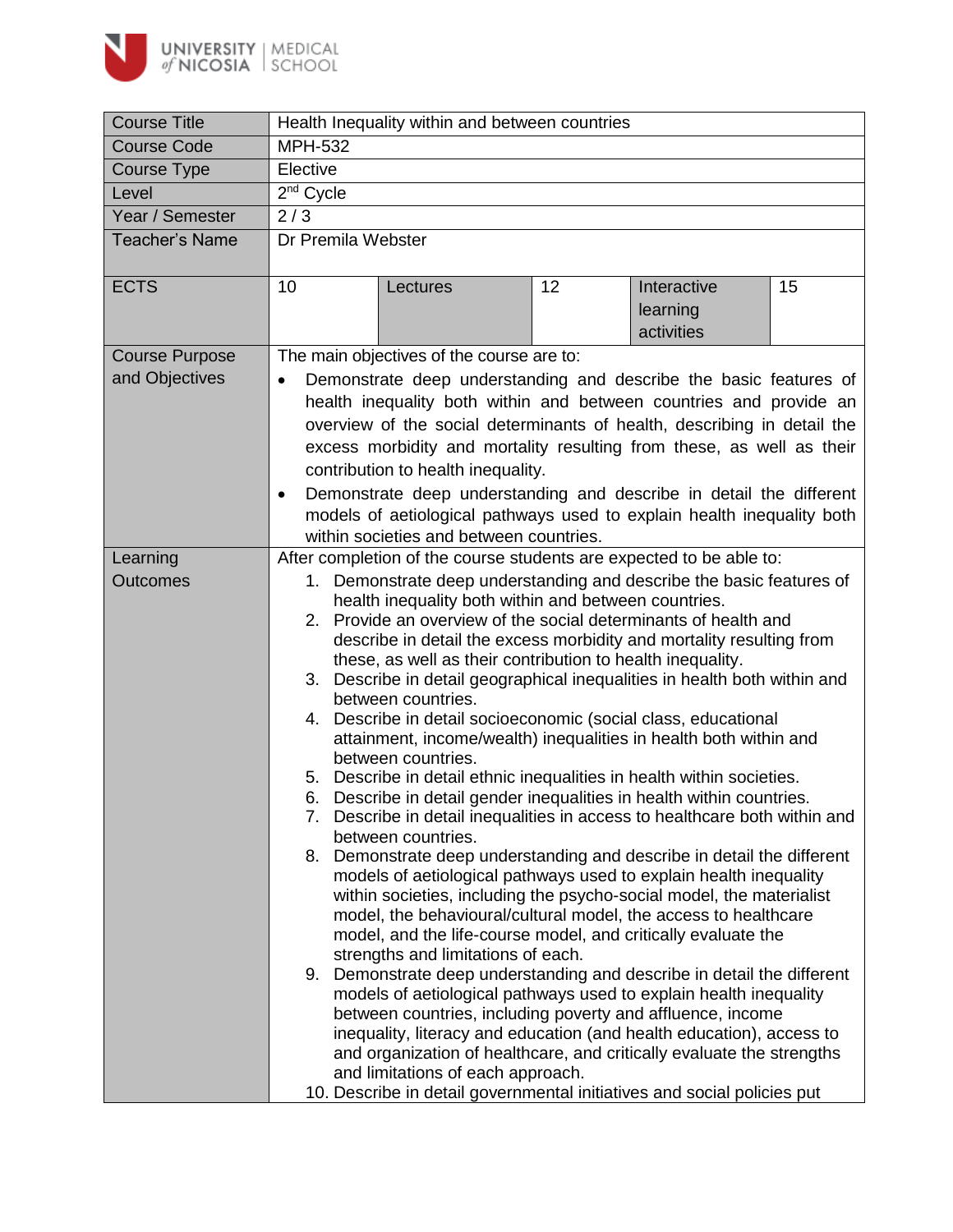

|                         | forward in different countries around the world (e.g. UK, Sweden,<br>The Netherlands, USA, Australia, South Africa) for tackling health<br>inequality within their societies.<br>11. Describe in detail inter-governmental initiatives and policies from the<br>WHO and other organizations put forward for tackling health<br>inequality at the global level.<br>12. Design programmes and devise policies for tackling health inequality                                                                                                                                                                                                                                                                              |                                    |                               |      |                        |  |
|-------------------------|-------------------------------------------------------------------------------------------------------------------------------------------------------------------------------------------------------------------------------------------------------------------------------------------------------------------------------------------------------------------------------------------------------------------------------------------------------------------------------------------------------------------------------------------------------------------------------------------------------------------------------------------------------------------------------------------------------------------------|------------------------------------|-------------------------------|------|------------------------|--|
|                         |                                                                                                                                                                                                                                                                                                                                                                                                                                                                                                                                                                                                                                                                                                                         | both within and at a global level. |                               |      |                        |  |
| Prerequisites           | MPH-511, MPH- 512,<br>MPH- 513, MPH- 521,<br>MPH-531, MPH-523.                                                                                                                                                                                                                                                                                                                                                                                                                                                                                                                                                                                                                                                          | Required                           |                               | None |                        |  |
| <b>Course Content</b>   | Introduction to Health Inequality<br>1.<br>2. The social determinants of health and disease<br>3. Geographical inequalities in health<br>4. Socioeconomic inequalities in health<br>5. Ethnic inequalities in health<br>6. Gender inequalities in health<br>7. Inequalities in access to healthcare<br>Models of aetiological pathways for explaining health inequality within<br>8.<br>societies<br>9. Models of aetiological pathways for explaining health inequality between<br>countries<br>10. Tackling health inequalities at the country level<br>11. Tackling health inequalities at the global level<br>12. Designing programmes and policies for tackling health inequality within<br>and between countries. |                                    |                               |      |                        |  |
| Teaching<br>Methodology | This programme is delivered via distance learning (online) and includes<br>recorded lectures, interactive online tutorials (Webinars) and discussion<br>forums, as well as online exercises and other activities.                                                                                                                                                                                                                                                                                                                                                                                                                                                                                                       |                                    |                               |      |                        |  |
| Bibliography            | <b>Required Textbooks / Reading:</b>                                                                                                                                                                                                                                                                                                                                                                                                                                                                                                                                                                                                                                                                                    |                                    |                               |      |                        |  |
|                         | <b>Title</b>                                                                                                                                                                                                                                                                                                                                                                                                                                                                                                                                                                                                                                                                                                            | Author(s)                          | <b>Publisher</b>              | Year | <b>ISBN</b>            |  |
|                         | Health<br>Inequality: An<br>Introduction to<br>Concepts,<br>Theories and<br>Methods (2 <sup>nd</sup><br>ed.)                                                                                                                                                                                                                                                                                                                                                                                                                                                                                                                                                                                                            | Bartley M.                         | Wiley                         | 2016 | 978-<br>074569<br>1091 |  |
|                         | Social<br>Determinants of<br>Health $(2^{nd}$ ed.)                                                                                                                                                                                                                                                                                                                                                                                                                                                                                                                                                                                                                                                                      | Marmot M,<br><b>Wilkinson RG</b>   | Oxford<br>University<br>Press | 2005 | 978-<br>019856<br>5895 |  |
|                         | <b>Recommended Textbooks / Reading:</b>                                                                                                                                                                                                                                                                                                                                                                                                                                                                                                                                                                                                                                                                                 |                                    |                               |      |                        |  |
|                         | <b>Title</b>                                                                                                                                                                                                                                                                                                                                                                                                                                                                                                                                                                                                                                                                                                            | Author(s)                          | <b>Publisher</b>              | Year | <b>ISBN</b>            |  |